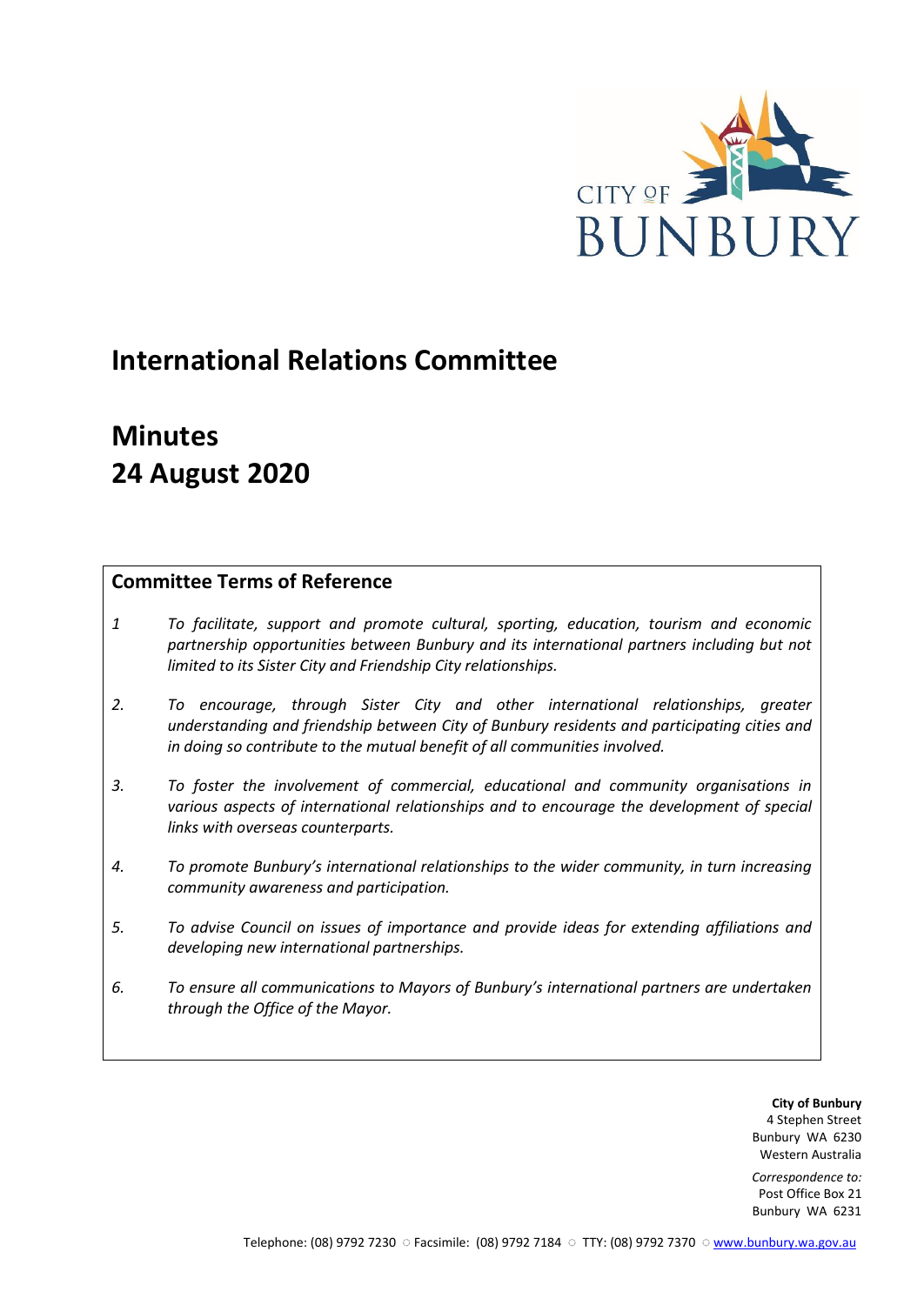| Item No |      | Subject | Page No |
|---------|------|---------|---------|
| 1.      |      |         |         |
| 2.      |      |         |         |
| 3.      |      |         |         |
| 4.      |      |         |         |
|         | 4.1  |         |         |
|         | 4.2  |         |         |
|         |      |         |         |
| 5.      |      |         |         |
| 6.      |      |         |         |
| 7.      |      |         |         |
| 8.      |      |         |         |
|         | 8.1  |         |         |
|         | 8.2  |         |         |
|         | 8.3  |         |         |
| 9.      |      |         |         |
| 10.     |      |         |         |
|         | 10.1 |         |         |
|         |      |         |         |
|         |      |         |         |
|         | 12.1 |         |         |
|         | 12.2 |         |         |
| 13.     |      |         |         |
| 14.     |      |         |         |
|         |      |         |         |

## **Table of Contents**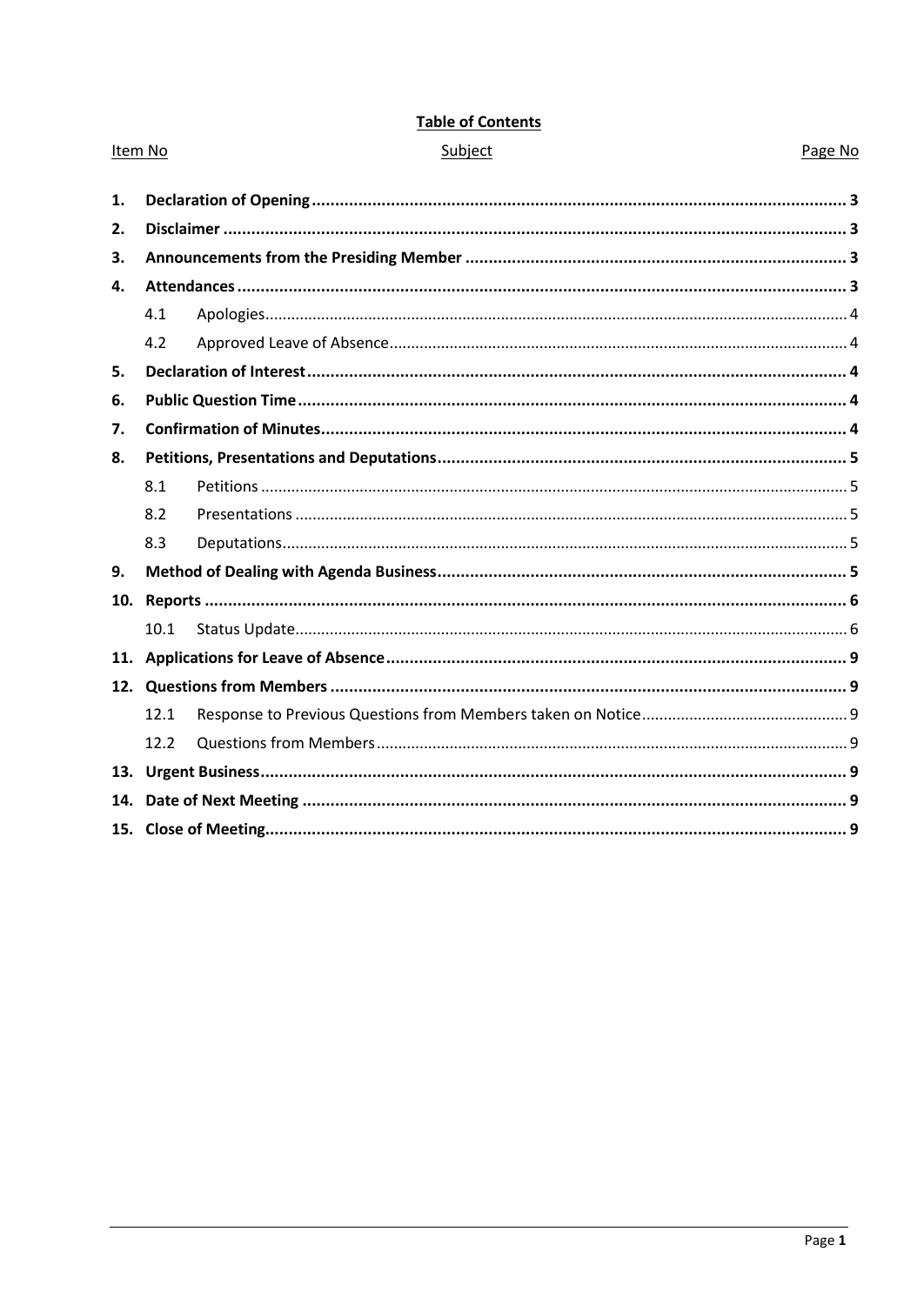# **Acknowledgement of Country**

We acknowledge the Traditional Custodians of this land, the Wardandi Noongar people, and pay our respects to Elders past, present and future.

## **Vision**

Bunbury: welcoming and full of opportunities.

# **Organisational Values**

## #WEARECOB

|                         | We are one team                                    |  |  |  |
|-------------------------|----------------------------------------------------|--|--|--|
|                         | We keep each other safe                            |  |  |  |
| <b>WE ARE COMMUNITY</b> | We display empathy and respect                     |  |  |  |
|                         | We have fun and celebrate our successes            |  |  |  |
|                         | We work together to achieve great outcomes         |  |  |  |
|                         | We are open to opportunities                       |  |  |  |
|                         | We actively listen and think things through        |  |  |  |
| <b>WE ARE OPEN</b>      | We are inclusive and treat everyone equally        |  |  |  |
|                         | We are honest and open in our communications       |  |  |  |
|                         | We are open to feedback to improve our performance |  |  |  |
|                         | We lead the change, we own it                      |  |  |  |
|                         | We trust and empower each other                    |  |  |  |
| <b>WE ARE BRAVE</b>     | We have the difficult conversations early          |  |  |  |
|                         | We hold ourselves to the highest standard          |  |  |  |
|                         | We have the courage to improve and simplify        |  |  |  |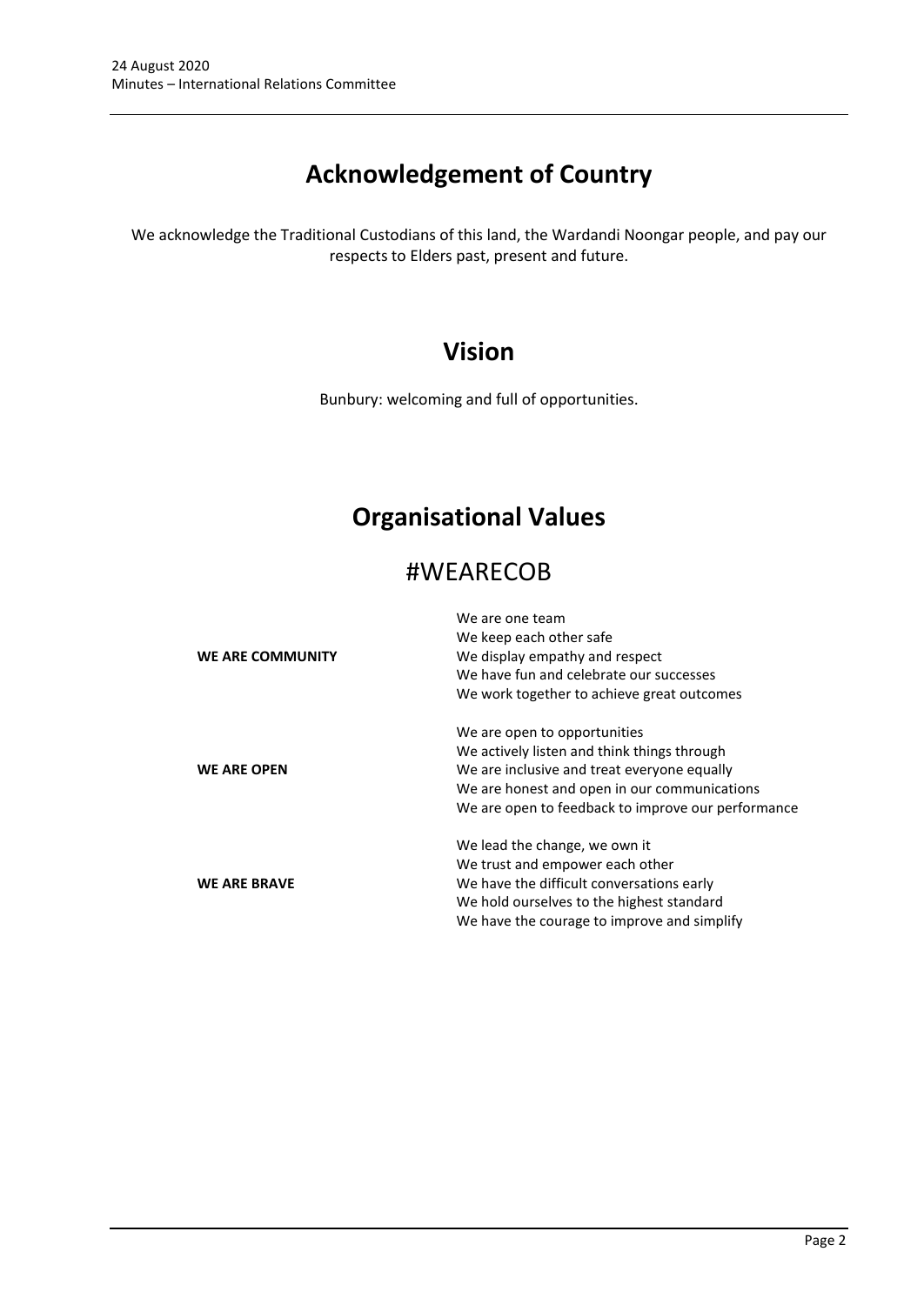

## **International Relations Committee**

## **Minutes**

## **24 August 2020**

Members of the public to note that recommendations made by this committee are not final and will be subject to adoption (or otherwise) at a future meeting of the Bunbury City Council.

## <span id="page-3-0"></span>**1. Declaration of Opening**

The Presiding Member declared the meeting open at 4:00 pm.

## <span id="page-3-1"></span>**2. Disclaimer**

Not applicable to this committee.

## <span id="page-3-2"></span>**3. Announcements from the Presiding Member**

There were no announcements from the Presiding Member.

## <span id="page-3-3"></span>**4. Attendances**

*Committee Members:*

| <b>Member Name</b>            | <b>Representing</b>             |
|-------------------------------|---------------------------------|
| Cr Todd Brown                 | City of Bunbury                 |
| Cr Tresslyn Smith             | City of Bunbury                 |
| <b>Felicity Farnell</b>       | <b>Community Representative</b> |
| Pauline Vukelic (from 4:10pm) | <b>Community Representative</b> |
| Valda Smith                   | <b>Community Representative</b> |
| Paul Springate                | <b>Community Representative</b> |
| Helena Sahm                   | <b>Community Representative</b> |
| <b>Brooke Gray</b>            | <b>Community Representative</b> |
| John Taylor                   | <b>Community Representative</b> |

#### *Ex-officio Members (non-voting):*

| <b>Member Name</b> | Representing                                          |  |
|--------------------|-------------------------------------------------------|--|
| Ms Lyn Farrell     | Edith Cowan University SW Campus Representative       |  |
| Mr Yan Lyu         | <b>Bunbury-Jiaxing Business Office Representative</b> |  |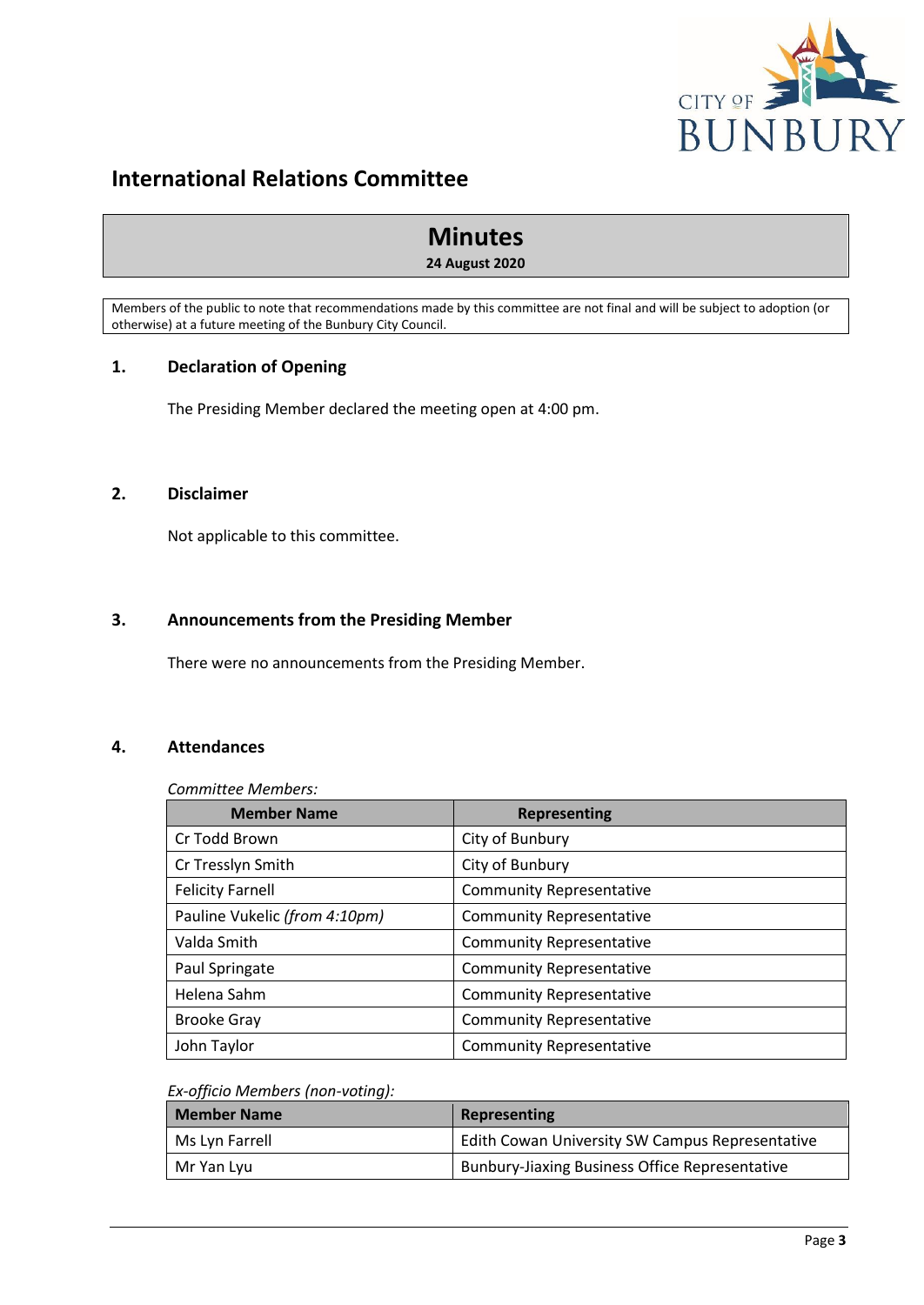#### *Support Staff:*

| <b>Name</b>      | <b>Title</b>                            |
|------------------|-----------------------------------------|
| l Carol McDowall | Senior International Engagement Officer |
| Kylie Tucker     | International Engagement Officer        |

#### <span id="page-4-0"></span>**4.1 Apologies**

Mr Mark Exeter, Mr Gary Barbour, Ms Felicity Anderson, Ms Jodie Donnelly and Ms Shamara Williams were apologies for the meeting.

Ms Jacqueline Sharp was absent from the meeting.

## <span id="page-4-1"></span>**4.2 Approved Leave of Absence**

Nil

## <span id="page-4-2"></span>**5. Declaration of Interest**

IMPORTANT: Committee members to complete a "Disclosure of Interest" form for each item on the agenda in which they wish to disclose a financial/proximity/impartiality interest. They should give the form to the Presiding Member before the meeting commences. After the meeting, the form is to be forwarded to the Administration Services Section for inclusion in the Corporate Financial Disclosures Register.

## <span id="page-4-3"></span>**6. Public Question Time**

Not applicable to this Committee

## <span id="page-4-4"></span>**7. Confirmation of Minutes**

The Minutes of the meeting of the International Relations Committee Meeting held 17 February 2020 have been circulated.

## **Recommendation**

The Minutes of the International Relations Committee Meeting held on 17 February 2020, are confirmed as a true and accurate record.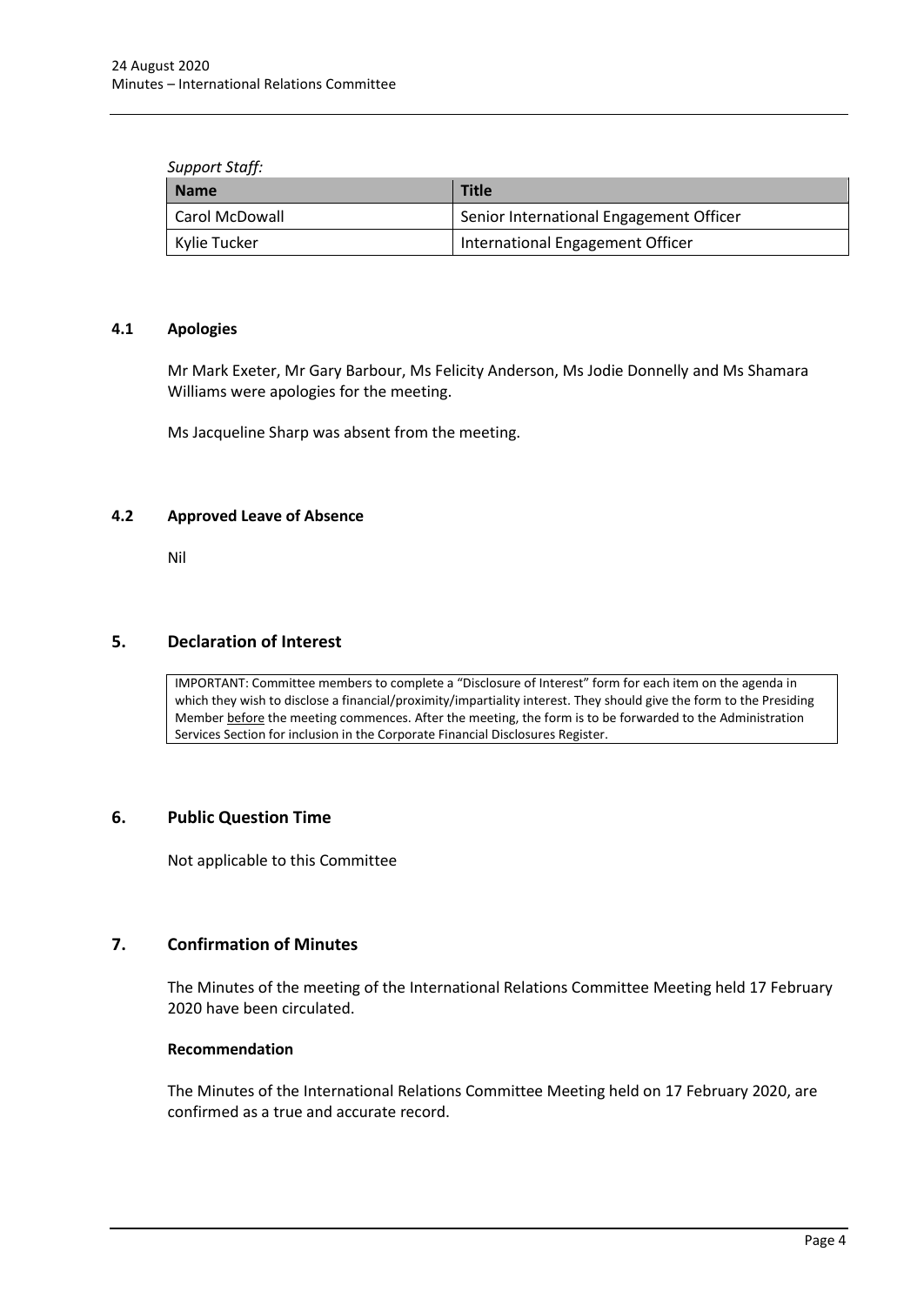## **Outcome of the Meeting held 24 August 2020**

The recommendation was moved Ms Felicity Farnell, seconded Ms Helena Sahm.

The Presiding Member put the motion to the vote, and it was adopted to become the Committee's decision on the matter.

## **Committee Decision**

The Minutes of the International Relations Meeting held on 17 February 2020 be confirmed as a true and correct record.

CARRIED 8 votes "for" / Nil votes "against"

## <span id="page-5-0"></span>**8. Petitions, Presentations and Deputations**

## <span id="page-5-1"></span>**8.1 Petitions**

Nil

## <span id="page-5-2"></span>**8.2 Presentations**

Nil

## <span id="page-5-3"></span>**8.3 Deputations**

Nil

## <span id="page-5-4"></span>**9. Method of Dealing with Agenda Business**

Items are dealt with in the order that they appear.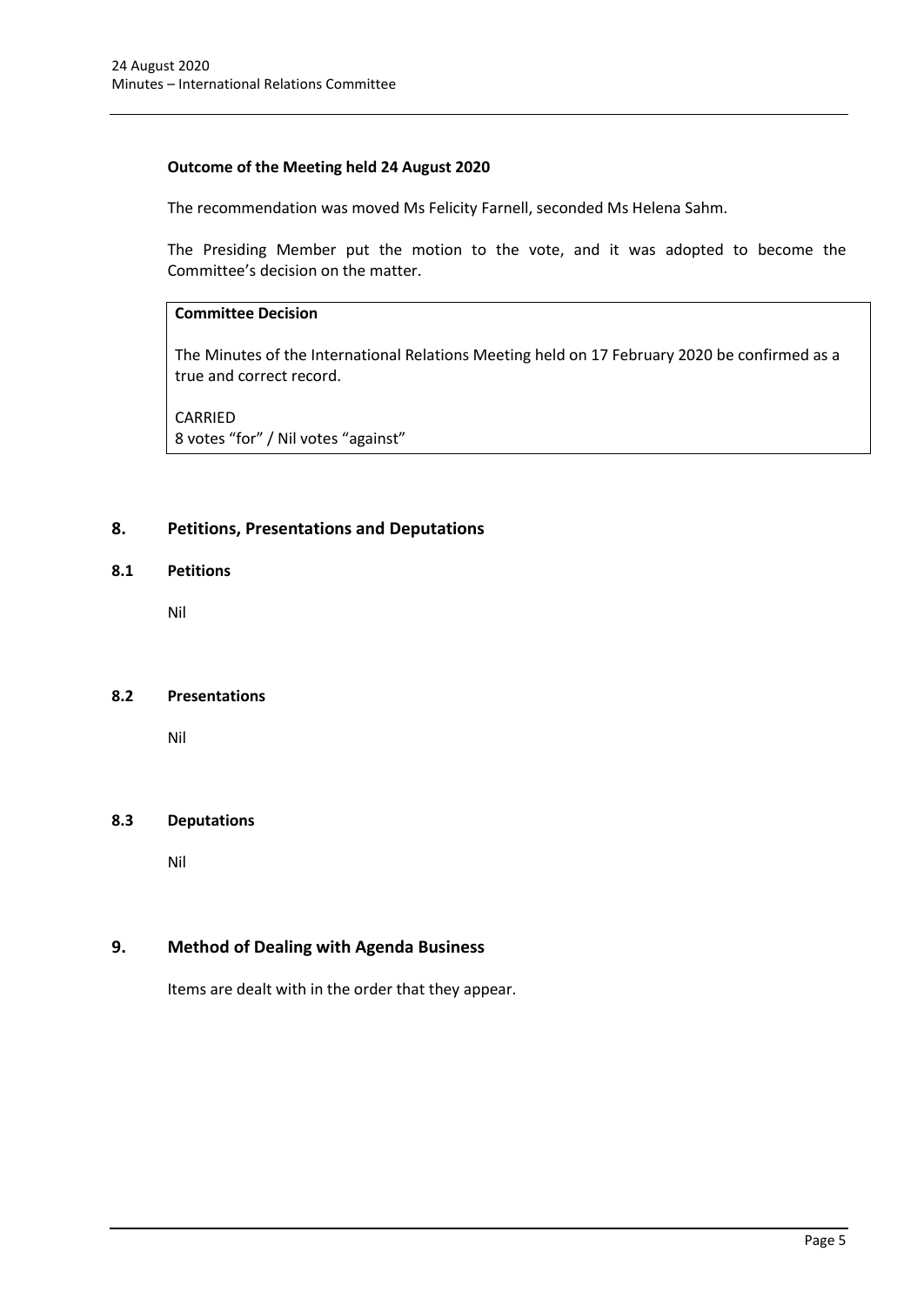## <span id="page-6-0"></span>**10. Reports**

#### <span id="page-6-1"></span>**10.1 Status Update**

| <b>File Ref</b>             | COB/523                                                 |             |                             |  |
|-----------------------------|---------------------------------------------------------|-------------|-----------------------------|--|
| <b>Applicant/Proponent:</b> | <b>Internal Report</b>                                  |             |                             |  |
| <b>Responsible Officer:</b> | Carol McDowall, Senior International Engagement Officer |             |                             |  |
| <b>Responsible Manager:</b> | Felicity Anderson, Manager City Growth                  |             |                             |  |
| Executive:                  | Gary Barbour, Director Sustainable Communities          |             |                             |  |
| <b>Authority/Discretion</b> | Advocacy                                                |             | Review                      |  |
|                             | Executive/Strategic                                     |             | Quasi-Judicial              |  |
|                             | Legislative                                             | $\boxtimes$ | <b>Information Purposes</b> |  |
| <b>Attachments:</b>         |                                                         |             |                             |  |

#### **Summary**

The purpose of this report is to inform the committee on the activities of the International Engagement office.

#### **Executive Recommendation**

That the International Relations Committee note the activities.

Voting Requirement: Simple Majority

## **Strategic Relevance**

| Theme 1:<br>Goal | Our Community and Culture<br>A safe, healthy and cohesive community, with a rich cultural life, and<br>supportive social environment                   |
|------------------|--------------------------------------------------------------------------------------------------------------------------------------------------------|
| Objective 1.3    | A welcoming community, where diverse cultures are valued, and<br>residents have a sense of belonging.                                                  |
| Theme 1:         | Our Community and Culture                                                                                                                              |
| Goal             | A safe, healthy and cohesive community, with a rich cultural life, and<br>supportive social environment                                                |
| Objective 1.4    | Arts, culture, heritage and events that enrich our understanding and<br>enjoyment of life, celebrate our identity and bring the community<br>together. |

#### **Regional Impact Statement**

There is no regional impact associated with this report

#### **Background**

In March 2020 all Council Committee meetings were suspended due to COVID19 restrictions. At the same time, events and delegations (both incoming and outgoing stopped). Since that time there has been limited activity at the City of Bunbury in relation the International Engagement until recently.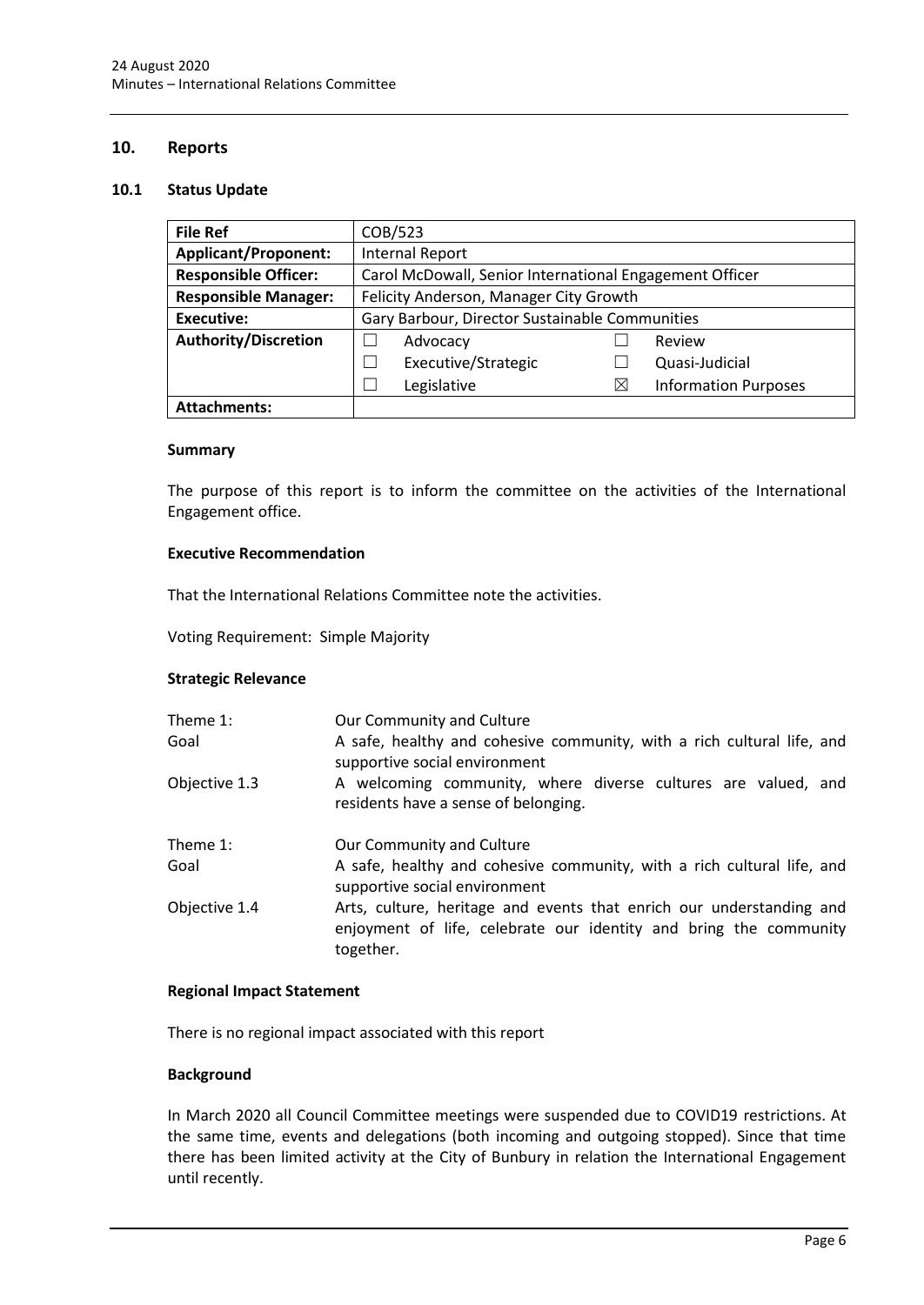#### **Council Policy Compliance**

Not applicable

#### **Legislative Compliance**

Not applicable

#### **Officer Comments**

The effects of COVID19 have been severe on the International Engagement team. That being said, there is still quite a bit of activity in this area and interest in the community. We are moving forward with our programs and with our partners overseas. Bunbury remains committed to our international relationships.

#### **Japan**

- The 2020 **Tokyo Talent Tour** was cancelled on 4 March 2020 in line with the Western Australian Minister for Education and Training announcement that all school-related international travel was not to proceed until further notice.
- **Japan Club 2020** Families that were interested in the Tokyo Talent Tour 2020 were invited to join the Japan Club 2020 after the tour was cancelled. Members receive a monthly mailout from Bunbury Sister & Friendship Cities. Mailouts have included donations from The Japan Foundation, The Japanese Consulate General in Perth, and the Hyogo Prefectural Centre.
- **Bunbury- Setagaya Sister Cities and the City of Bunbury Unleashed** program have joined forces to run an excursion to Perth during the September school holiday where up to 20 Bunbury kids can experience elements of Japan. The students will depart early morning 30 September. They will experience a morning of Taiko drumming and Japanese martial arts at Perth Modern School before breaking for a Japanese lunch. The afternoon will be spent at the Japanese Garden at Perth Zoo for a tea ceremony and then some free time at the zoo before heading back to Bunbury.
- **SW Festival of Japan** the third annual SW Festival of Japan will be held over 10 days from 4 to 12 September. The festival will incorporate the Japanese Film Festival Satellite, the CBD Stamp Rally, two hanami day picnics at the Stirling Street Arts Centre, numerous workshops and performances, market stalls and several virtual workshops/talks held throughout the week.
- **The Japanese Film Festival Satellite**  is being held in conjunction with the SW Festival of Japan. Three films will be screened in the Cube Theatre at BREC on Friday 4 September, Saturday 5 September and Saturday 12 September. The Deputy Consul General of Japan in Perth will open the festival on Friday the  $4<sup>th</sup>$ . This film festival is funded by The Japan Foundation, Sydney.

## **China**

- China 2020 Noongar Art Exchange delivery of completed artwork was due 18 August. Submitted works will be judged by an independent panel. Twenty artworks will be selected to be acquired (\$500 each) and sent to China as a celebration of the twenty-year relationship between our two cities.
- $20<sup>th</sup>$  Anniversary celebrations are still under discussion with Jiaxing.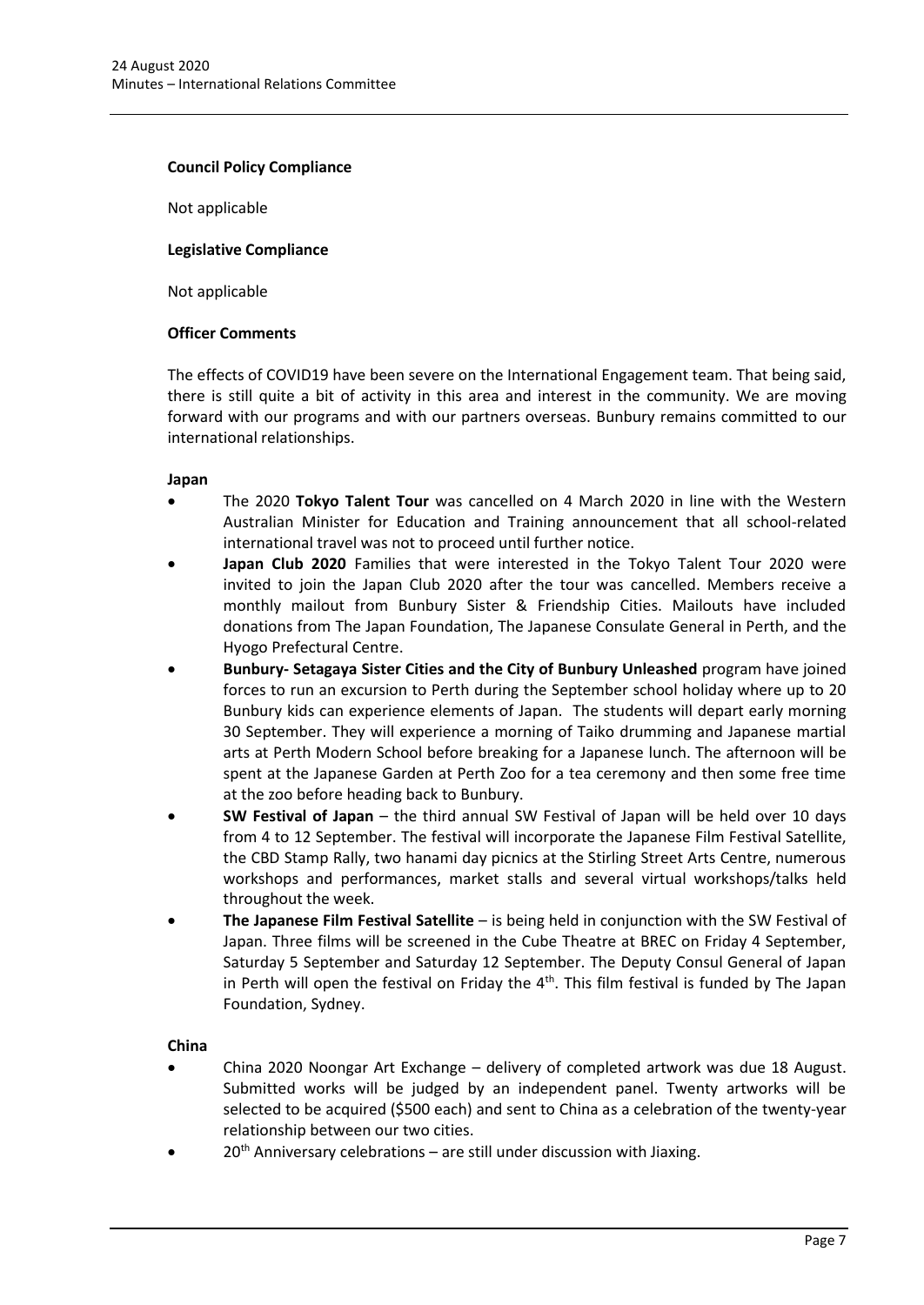- South West China Business Office  $-$  the office has been given a grant to deliver workshops on Chinese social media. The next one will be held at the BGCCI on 22 September 2020 at 11:30am.
- Helena Sahm will be opening her exhibition based around her time in Zhejiang province (Shanghai, Jiaxing and Hangzhou) on 15 January 2021 at Bunbury Regional Art Gallery.
- International Students Steering Committee the first International Students Mayoral welcome was held on 12 March 2020. Students from ECU, SR TAFE and Kingston International College all attended. On 29 July an International Student Gathering was held at the Council Function Room where students met the Mayor and then took a tour of the Bunbury Regional Art Gallery. The third gathering will be at the Christmas in the City Parade where the international students will be invited to be a part of the parade along with Bunbury Sister & Friendship Cities.

## **Analysis of Financial and Budget Implications**

There are no financial or budgetary implications arising from the recommendations of this report.

## **Community Consultation**

Not applicable

## **Councillor/Officer Consultation**

Not applicable

## **Applicant Consultation**

Not applicable

## **Timeline: Council Decision Implementation**

Not applicable

## **Outcome of the Meeting held 24 August 2020**

The recommendation (as printed) was moved by Valda Smith, seconded Paul Springate.

The Presiding Member put the motion to the vote, and it was adopted to become the Committee's decision on the matter.

## **Committee Decision**

That the International Relations Committee note the report tabled by Senior Officer International Engagement

CARRIED 8 votes "for" / Nil votes "against"

*Pauline Vukelic entered the meeting at 4.10pm*.